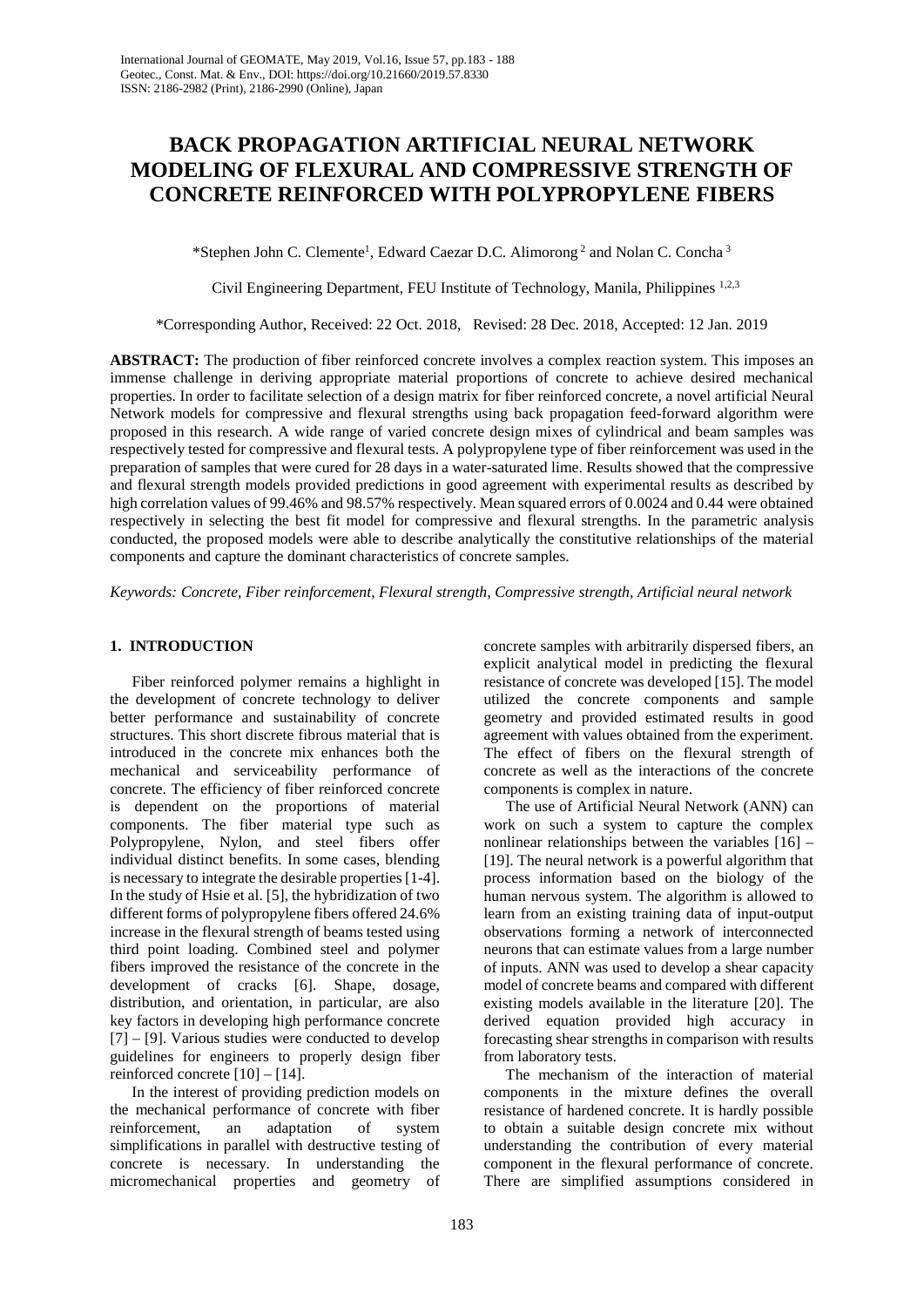developing empirical, numerical, and analytical models that are inconsistent with actual concrete mixture conditions. This, in turn, provides significant deviations of the predicted values against experimental results. In the presence of highly complicated interactions involved in the system, the neural network is found to be useful to develop the models [21]. This method is proven to be effective and convenient means of analyzing complex relationships from nonlinear data. Thus a novel prediction model using an artificial neural network for flexural strength of fiber reinforced concrete is proposed in this study. The equation will be able to identify the actual properties of the concrete matrix eliminating ideal assumptions and thereby expected to provide realistic prediction results in a simple and rapid approach.

## **2. METHODOLOGY**

#### **2.1 Mixture Composition**

Forty mixtures with different amounts of cement, sand, gravel, water and fiber reinforcement were produced and used as input data for the models. The mixtures in  $6''x6''x21''$  beam mold and  $6''$  diameter x 12'' height cylindrical mold was tested for compressive and flexural strengths, respectively. Center point loading was used for the testing of flexural strength and compressive strength test for the cylinders. The samples were cured in water for 27 days, air dried for a day and tested on the 28<sup>th</sup> day. All design mix was reflected in Table I which was used as input for the neural network modeling except for the water-cement ratio.

Table 1 Mixture composition

| ID | W/c  | cement | water | sand | gravel | fiber |
|----|------|--------|-------|------|--------|-------|
|    |      | kg     | kg    | kg   | kg     | kg    |
| 1  | 0.50 | 300    | 150   | 840  | 1003   | 1.48  |
| 2  | 0.50 | 300    | 150   | 846  | 995    | 1.60  |
| 3  | 0.50 | 300    | 150   | 912  | 930    | 1.26  |
| 4  | 0.50 | 300    | 150   | 886  | 984    | 1.45  |
| 5  | 0.50 | 300    | 150   | 886  | 998    | 1.15  |
| 6  | 0.50 | 300    | 150   | 946  | 947    | 1.17  |
| 7  | 0.50 | 300    | 150   | 860  | 997    | 1.20  |
| 8  | 0.50 | 300    | 150   | 933  | 1043   | 1.54  |
| 9  | 0.45 | 340    | 153   | 853  | 1041   | 1.32  |
| 10 | 0.45 | 340    | 153   | 872  | 987    | 1.67  |
| 11 | 0.45 | 340    | 153   | 900  | 994    | 1.43  |
| 12 | 0.45 | 340    | 153   | 948  | 1050   | 1.08  |
| 13 | 0.45 | 340    | 153   | 896  | 996    | 1.80  |
| 14 | 0.45 | 340    | 153   | 869  | 1036   | 1.03  |
| 15 | 0.45 | 340    | 153   | 905  | 920    | 1.58  |
| 16 | 0.45 | 340    | 153   | 836  | 968    | 1.50  |
| 17 | 0.40 | 380    | 152   | 839  | 960    | 1.04  |
| 18 | 0.40 | 380    | 152   | 897  | 993    | 1.55  |
| 19 | 0.40 | 380    | 152   | 840  | 944    | 1.00  |

#### Table 1 continued

| 20 | 0.40 | 380 | 152 | 873 | 963  | 1.49 |
|----|------|-----|-----|-----|------|------|
| 21 | 0.40 | 380 | 152 | 950 | 982  | 1.27 |
| 22 | 0.40 | 380 | 152 | 915 | 986  | 1.60 |
| 23 | 0.40 | 380 | 152 | 897 | 929  | 1.69 |
| 24 | 0.40 | 380 | 152 | 892 | 996  | 1.30 |
| 25 | 0.35 | 420 | 147 | 853 | 959  | 1.27 |
| 26 | 0.35 | 420 | 147 | 882 | 962  | 1.37 |
| 27 | 0.35 | 420 | 147 | 898 | 921  | 1.04 |
| 28 | 0.35 | 420 | 147 | 891 | 1020 | 1.34 |
| 29 | 0.35 | 420 | 147 | 932 | 939  | 1.24 |
| 30 | 0.35 | 420 | 147 | 907 | 945  | 1.22 |
| 31 | 0.35 | 420 | 147 | 845 | 972  | 1.28 |
| 32 | 0.35 | 420 | 147 | 924 | 970  | 1.38 |
| 33 | 0.30 | 460 | 138 | 856 | 991  | 1.03 |
| 34 | 0.30 | 460 | 138 | 822 | 954  | 1.19 |
| 35 | 0.30 | 460 | 138 | 920 | 1027 | 1.05 |
| 36 | 0.30 | 460 | 138 | 860 | 1023 | 1.20 |
| 37 | 0.30 | 460 | 138 | 910 | 1030 | 1.75 |
| 38 | 0.30 | 460 | 138 | 941 | 960  | 1.11 |
| 39 | 0.30 | 460 | 138 | 834 | 1044 | 1.49 |
| 40 | 0.30 | 460 | 138 | 820 | 955  | 1.45 |

#### **2.3 ANN Modeling**

The researchers utilized ANN toolbox from Matlab 2015b for the creation of models to forecast the flexural resistance and compressive strength of fiber reinforced concrete. Eighty-five percent of the data were used as training and validation of the models. The remaining 15% were utilized as testing for the accuracy of the models. The researchers applied to feed forward back propagation algorithm for modeling. The best models were selected based on the least value of Mean Squared Error (MSE) [22-23]. Fig.1 shows an example of an ANN structure that will be 0000 m the results of training. Biases and weights are the key components being optimized to yield better prediction of the models.



Fig. 1 Artificial neural network structure.

#### **2.3 Reinforcing Fiber**

The reinforcing fiber used in this study was polypropylene with a tensile strength of 570 to 660 MPa. The length of the fiber varies from 38mm to 54mm with a specific gravity of 0.91 that conforms to the standard of ASTM C1116 (Standard Specification for Fiber-Reinforced Concrete). The fiber used was a blend of two fibers, the first one is the standard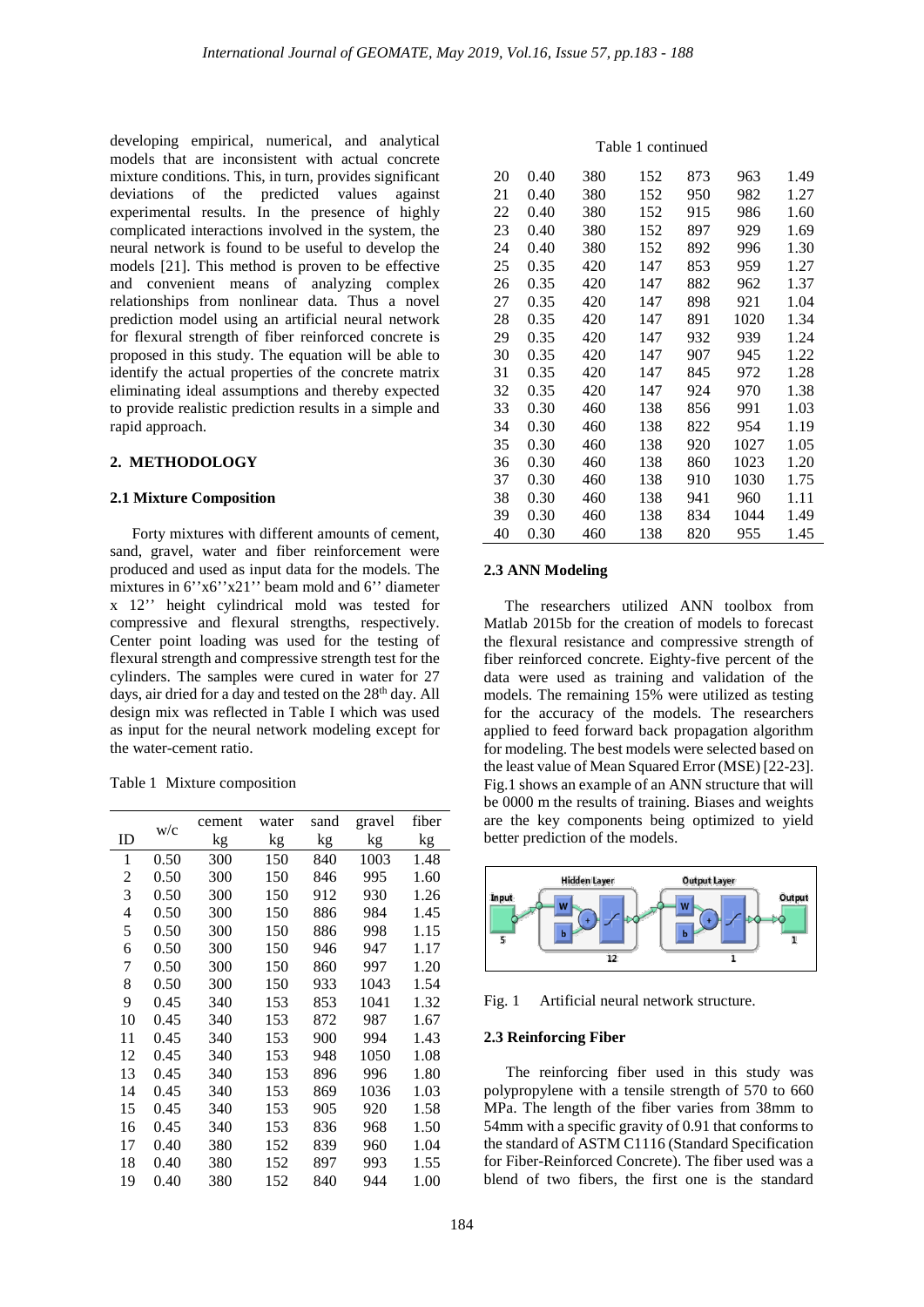fibrillated polypropylene fiber that can control temperature cracks and the other one is monofilament fiber made from synthetic copolymer that has significant contribution to post-crack performance.

## **3. RESULTS AND DISCUSSION**

#### **3.1 Mechanical Tests**

Table II shows the corresponding flexural and compressive strengths of all samples. These results were used as output data for the ANN modeling and accuracy test of the derived models.

Table 2 Mechanical test result

| ID             | fb<br>Mpa | fc'<br>Mpa | ID | fb<br>Mpa | fc'<br>Mpa |
|----------------|-----------|------------|----|-----------|------------|
| 1              | 2.62      | 23.31      | 21 | 3.52      | 26.41      |
| $\overline{2}$ | 2.88      | 23.75      | 22 | 4.16      | 29.34      |
| 3              | 2.13      | 22.07      | 23 | 4.50      | 30.22      |
| $\overline{4}$ | 2.55      | 23.08      | 24 | 3.68      | 27.25      |
| 5              | 1.90      | 20.67      | 25 | 4.43      | 28.29      |
| 6              | 1.93      | 21.61      | 26 | 4.69      | 27.97      |
| 7              | 2.09      | 21.74      | 27 | 4.08      | 26.28      |
| 8              | 2.60      | 23.54      | 28 | 4.52      | 28.52      |
| 9              | 2.96      | 24.21      | 29 | 4.39      | 27.74      |
| 10             | 3.63      | 26.68      | 30 | 4.32      | 27.42      |
| 11             | 3.10      | 24.88      | 31 | 4.53      | 27.86      |
| 12             | 2.28      | 22.66      | 32 | 4.56      | 29.01      |
| 13             | 3.83      | 27.67      | 33 | 4.76      | 33.12      |
| 14             | 2.35      | 21.87      | 34 | 5.09      | 34.79      |
| 15             | 3.54      | 26.57      | 35 | 4.64      | 33.70      |
| 16             | 3.40      | 25.23      | 36 | 4.99      | 34.89      |
| 17             | 3.23      | 25.69      | 37 | 6.07      | 38.00      |
| 18             | 4.18      | 29.20      | 38 | 4.86      | 34.15      |
| 19             | 3.13      | 24.92      | 39 | 5.61      | 36.82      |
| 20             | 4.03      | 28.51      | 40 | 5.69      | 36.11      |

Table III show results of Pearson Coefficient (P) and Regression (R), cement (0.92 and 0.89) and water (0.72 and 0.81) are the two factors significantly contributing to the strength of the concrete mixture. Although not significant (0.19 and 0.15), polypropylene fiber reinforcement imparts additional strength to both flexural and compressive. The main purpose of the fiber in concrete is to minimize the micro-cracks that will yield to long term deflection and durability. In general, both concrete strengths demonstrate a positive linear association with cement and negative for water as described by their respective correlation coefficients.

Table 3 Statistical analysis

| material<br>statistic |   | Fb         | fc'         |  |
|-----------------------|---|------------|-------------|--|
|                       | R | 0.921095   | 0.888967    |  |
| cement                | P | 3.76E-17   | 1.86E-14    |  |
| water                 | R | $-0.71762$ | $-0.814452$ |  |
|                       | P | 1.87E-07   | $1.62E-10$  |  |
| sand                  | R | 0.159918   | 0.154527    |  |
|                       | P | 0.32428    | 0.341067    |  |
| gravel                | R | 0.071629   | 0.048801    |  |
|                       | P | 0.660499   | 0.764911    |  |
| fiber                 | R | 0.192133   | 0.153558    |  |
|                       | P | 0.23494    | 0.344139    |  |

## **3.2 Artificial Neural Network Modeling**

The set of data were split for the three phases of modeling which are training, validation, and testing as shown in Fig. 2 and Fig. 3. Training data composed of 70% of the total data and 15% for the validation data were used in the derivation of the models. Validation data were simultaneously tested on the derived model and checked if the results are comparable to the actual data. The validation was used as a tool to minimize the over-fitting which is the typical problem for ANN modeling. The mean squared errors for validation of flexural strength and compressive strengths models was 0.0024 and 0.44 respectively. In figure II, the model was retrained for several times and if there will be no improvement from the previously trained model, it will reflect epoch zero in the graph. In Matlab, the data final weights and biases were chosen based on the lowest MSE of validation data even if the training and testing were still improving.



Fig. 2 Validation performance for flexural model.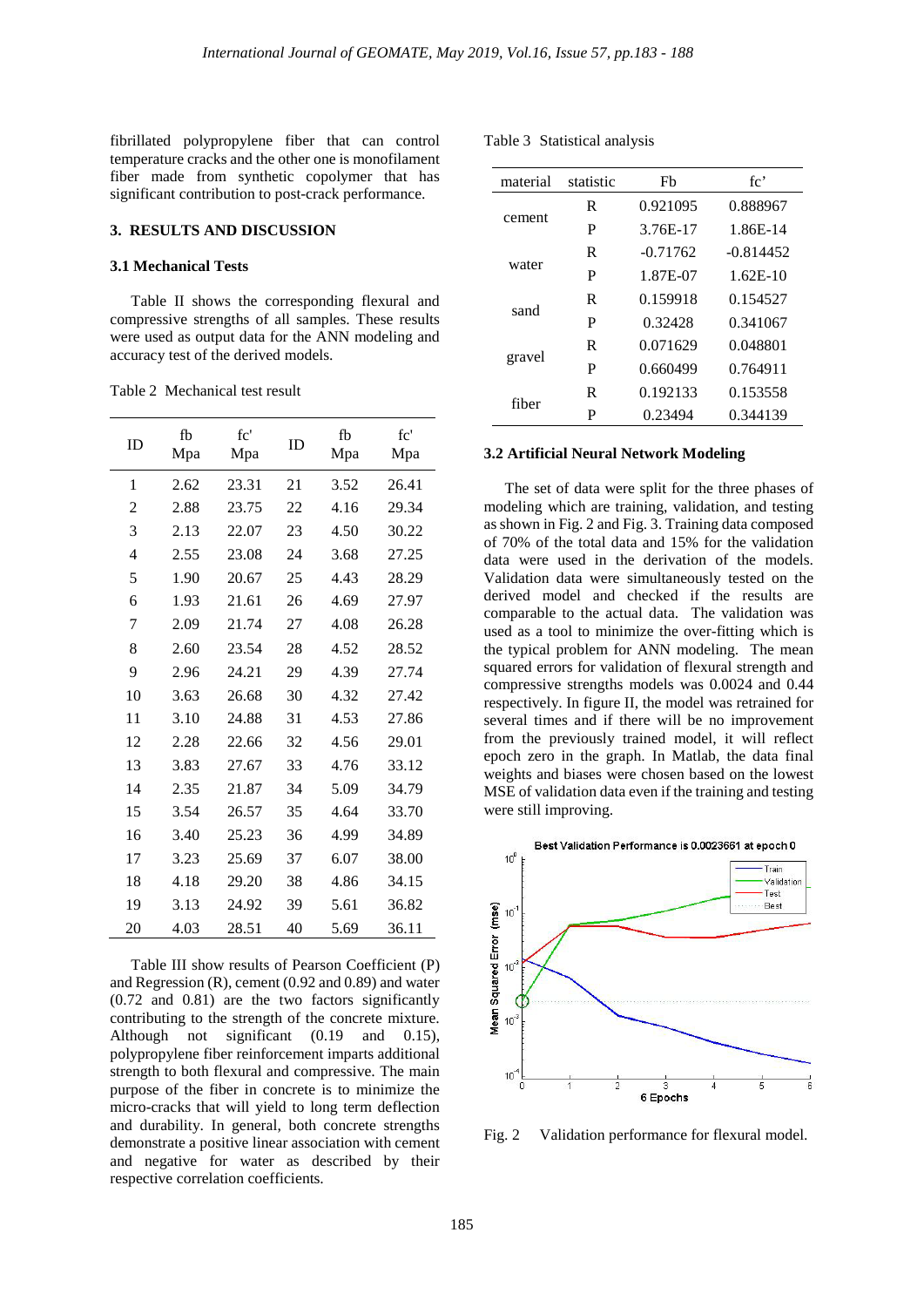

Fig. 3 Validation performance for flexural model.

#### **3.3 Simulations**

Remaining 15% of the data was independently used to test the accuracy of the models as shown in tables 4 and 5. All data simulated in the derived models were compared to their corresponding actual test results. For the flexural data, a maximum of 6.08% error was calculated and an average of 2.88% error for all 6 data. For the compressive strength data, a maximum of 3.29% error and an average of 2.28% for the 6 data.

The recorded R values of 0.995 and 0.986 for flexural and compressive strength models respectively represents a highly correlated results as shown in fig. 4 and fig. 5. These values provided accurate model prediction in excellent agreement with experimental results.

|  | Table 4 Flexural Strength Actual vs ANN |  |  |  |  |
|--|-----------------------------------------|--|--|--|--|
|--|-----------------------------------------|--|--|--|--|

| cement (kg) | (Kg)<br>water | $\left(\overline{5}\right)$<br>sand ( | gravel (kg) | fiber (kg) | (Mpa)<br>Actual | ANN (Mpa) |
|-------------|---------------|---------------------------------------|-------------|------------|-----------------|-----------|
| 340         | 153           | 900                                   | 994         | 1.43       | 3.10            | 2.91      |
| 340         | 153           | 948                                   | 1050        | 1.08       | 2.28            | 2.33      |
| 380         | 152           | 839                                   | 960         | 1.04       | 3.23            | 3.16      |
| 380         | 152           | 897                                   | 993         | 1.55       | 4.18            | 4.07      |
| 380         | 152           | 840                                   | 944         | 1.00       | 3.13            | 3.01      |
| 460         | 138           | 820                                   | 955         | 1.45       | 5.69            | 5.71      |

## **3.4 Parametric Study**

A parametric study for the fiber content was conducted to show the impact to the strength of concrete. Five increments of fiber content were used. Mixture with the term "high" and "low" was based on the mixture that yields the maximum and minimum flexural and compressive strength from the actual test



Fig. 4 Accuracy test - flexural.

Table 5 Compressive Strength Actual vs ANN

| cement (kg) | water (kg) | sand (kg) | gravel (kg) | fiber (kg) | Actual (Mpa) | (Mpa)<br><b>NNA</b> |
|-------------|------------|-----------|-------------|------------|--------------|---------------------|
| 300         | 150        | 860       | 997         | 1.20       | 21.74        | 21.27               |
| 380         | 152        | 950       | 982         | 1.27       | 26.41        | 26.93               |
| 420         | 147        | 898       | 921         | 1.04       | 26.28        | 27.09               |
| 420         | 147        | 891       | 1020        | 1.34       | 28.52        | 27.58               |
| 460         | 138        | 856       | 991         | 1.03       | 33.12        | 33.42               |
| 460         | 138        | 820       | 955         | 1.45       | 36.11        | 36.93               |



Fig. 5 Accuracy test - compressive.

An increase of 29.79% for high and 51.43% for low of flexural strength were obtained when the dosage of fiber was increased from 1 kg/m<sup>3</sup> to 1.8  $kg/m<sup>3</sup>$ . Compared to flexural strength, fibers contributed minimal enhancement for compressive

.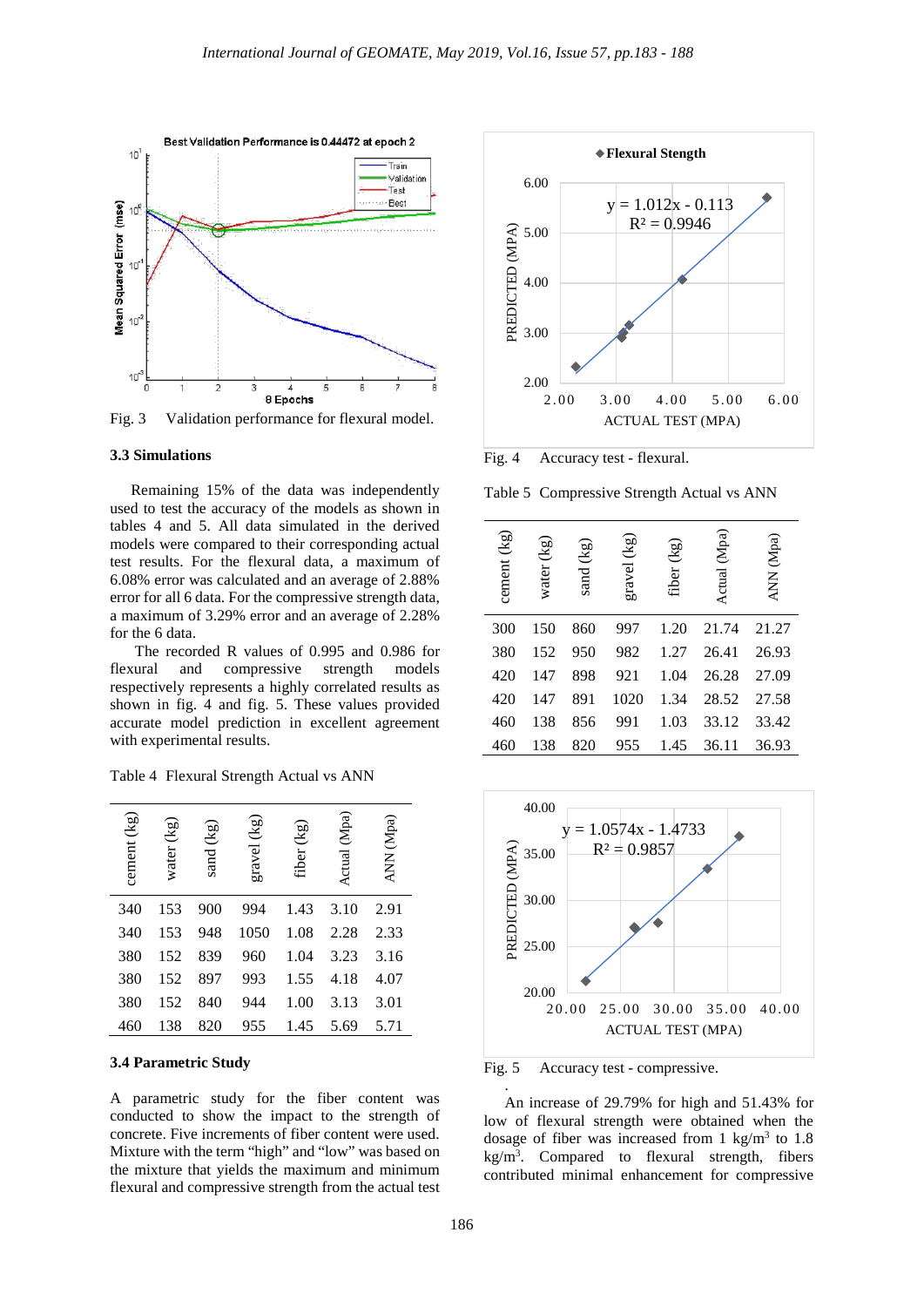strength, 14.18% and 17.88% for high and low respectively as shown in Fig. 6 and Fig. 7. It was evident that there is no significant increase in the compressive strength of concrete from  $1.6 \text{ kg/m}^3$  [24]



Fig. 6 Parametric study - flexural Note: The data simulated on this parametric study was based on the mixture that yields the highest and lowest flexural strength and the fiber content were modified on different dosage as stated.



Fig. 7 The parametric study – compressive Note: The data simulated on this parametric study was based on the mixture that yields the highest and lowest compressive strength and the fiber content were modified on different dosage as stated.

## **4. CONCLUSIONS**

The models derived using Neural Network showed the satisfactory predicting ability for both flexural and compressive strength of concrete as described by highly correlated R values above 0.98. Using 15% of the data for validation test was acceptable in order to reduce the effect overfitting in the neural network model.

The models were able to provide prediction results in good agreement with experimental values. Compressive strength and flexural resistance are at the highest when the fiber content is at 1.8kg per cubic meter of the mix.

An increase of 29.79% and 51.43% were recorded for low and high flexural strengths corresponding to an addition of 1 kg/m<sup>3</sup> to 1.8 kg/m<sup>3</sup> of fiber reinforcement. The fiber in the concrete acts as reinforcement and improve the tensile capacity of the

concrete.

An increase of 14.18% and 17.88% were recorded for high and low compressive strengths corresponding to an addition of 1 kg/m<sup>3</sup> to 1.8 kg/m<sup>3</sup> of fiber reinforcement. The added compressive and flexural strength of fiber in concrete may vary in its distribution throughout the mixture. It is necessary to use a mixer in the preparation of the mixtures [25]. Fibers are usually used to decrease the possibility of micro to small scale cracks, but it should not be overlooked its capacity to improve the compressive strength. As observed during the test, fibers hold the concrete from the pressure applied and delayed the cracking.

Despite the improvement of both compressive and flexural strength, it can be observed that the increase was not that significant if the fiber content is close to 1.8kg per cubic meter.

#### **5. ACKNOWLEDGMENTS**

The researchers would like to give credit to the FEU Institute of Technology for the unending support to the study, furthermore, to Dr, Armi Cunanan-Yabut and the quality assurance office of the school for granting the funding of this study. To the Civil Engineering Department for their cognitive ideas that are helpful to the research. Lastly, to our director, Engr. Orlando P. Lopez for his initiatives to pursue the study.

#### **6. REFERENCES**

- [1] Rossi P., G. Chanvillard G (eds), "Fibre Reinforced Concretes. In: RILEM Proceedings of the 5th RILEM Symposium (BEFIB 2000) ", PRO15. RILEM Publications S.A.R.L., Bagneux, France, 2000.
- [2] Song P., S. Hwang and B. Sheu, "Strength properties of nylon- and polypropylene-fiberreinforced concrete", Cement and Concrete Research, vol. 35, no. 8, pp. 1546-1550, 2005.
- [3] Reinhardt H., A. Naaman, "High-Performance Fibre Reinforced Cement Composites (HPFRCC5) ", Rilem Publication S.A.R.L., PRO5, 2005.
- [4] Gettu R., "Fibre Reinforced Concrete: design and applications", Bagneux, France, RILEM Publications S.A.R.L., PRO60, 2008.
- [5] Hsie M., C. Tu and P. Song, "Mechanical properties of polypropylene hybrid fiberreinforced concrete", Materials Science and Engineering: A, 494(1), 153-157, 2008.
- [6] Banthia N. and N. Nandakumar, "Crack growth resistance of hybrid fiber reinforced cement composites", Cement and Concrete Composites, 25(1), 3-9, 2003.
- [7] Zollo R., "Fiber-reinforced concrete: an overview after 30 years of